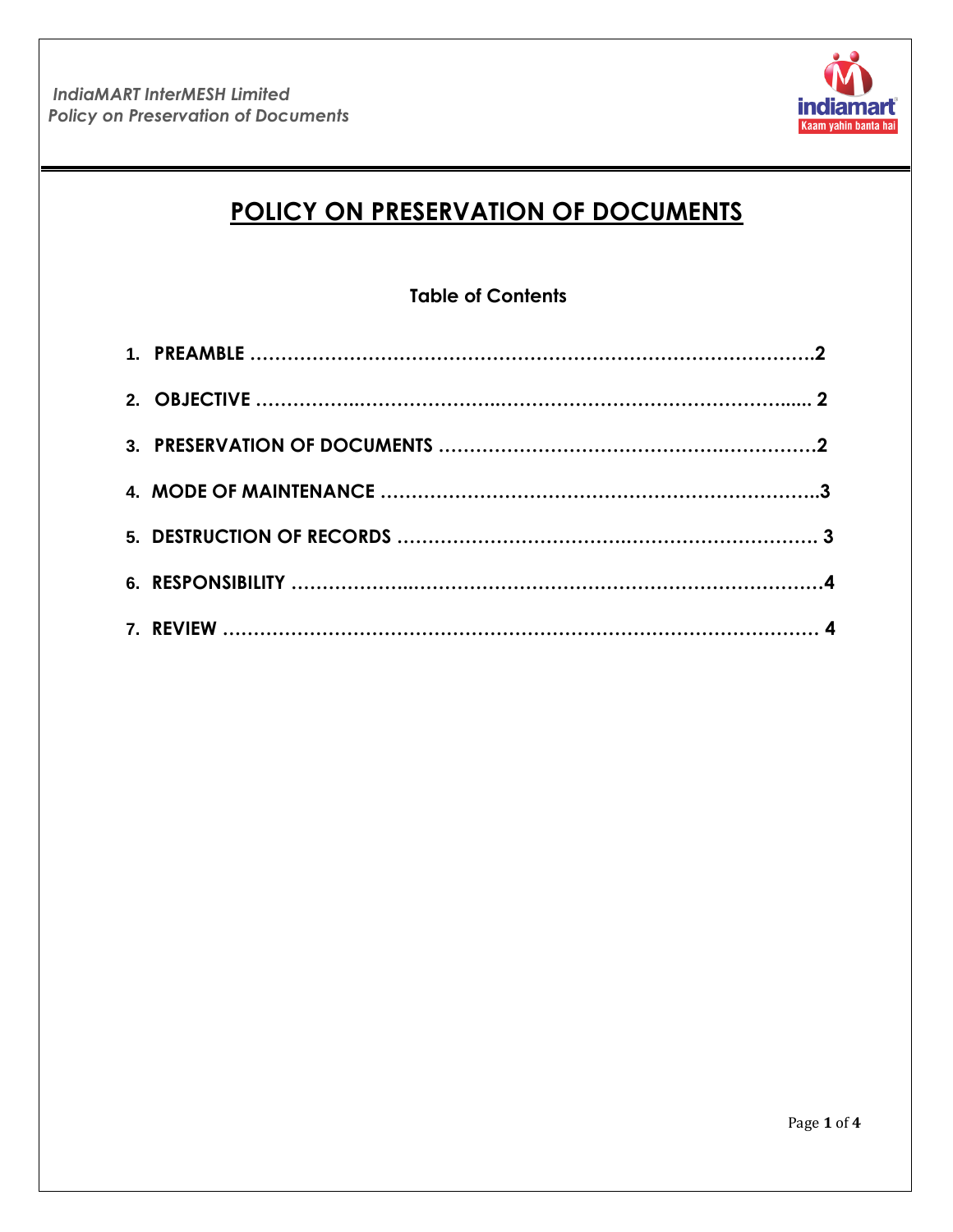

# **1. PREAMBLE**

This Policy is framed as per requirements of Regulation 9 of Securities and Exchange Board of India ("**SEBI**") (Listing Obligations and Disclosure Requirements) Regulations, 2015 ("**Listing Regulations**") and intended to preserve the documents and information by the Company.

The Board of Directors of the Indiamart Intermesh Limited ("**the Company**"), at its meeting held on June 6, 2018 approved this Policy. This Policy will be effective from the date of listing of Company's equity shares on Stock exchange/s.

# **2. OBJECTIVE**

The objective of the policy is to classify the documents, records and registers of the Company which are required to be preserved are classified into the following categories:

- a. Documents & records whose preservation shall be permanent in nature; and
- b. Documents & records which need to be preserved for not less than eight years after completion of the relevant transaction(s):

The Company may keep documents specified in clauses a) & b) in electronic mode.

# **3. PRESERVATION OF DOCUMENTS**

The Company shall preserve all its documents as per the requirements and provisions of the Companies Act, 2013 and the rules made thereunder, (" **the Companies Act**") the Secretarial Standards, the Listing Regulations and any other law, rules, regulations as may be applicable to the Company from time to time.

#### **Illustrative list of documents & records whose preservation shall be permanent in nature:**

- a) The memorandum and articles of the company
- b) Certificate of Incorporation
- c) Register of members
- d) Books and Documents relating to the issue of share certificates, including the blank forms of share certificates
- e) Minutes book of general meeting.
- f) Minutes of Board meeting and Committee meetings
- g) Register of Contracts and Arrangement in which Directors are interested.
- h) Register of Inter Corporate Loan & Investments;
- i) All other documents which are required to be preserved permanently in accordance with the provisions of applicable Act, rules, regulations, guidelines, circulars, and notifications etc. as may be applicable to the Company from time to time.

All modifications, amendments, additions, deletions to the above documents shall also be preserved permanently by the Company.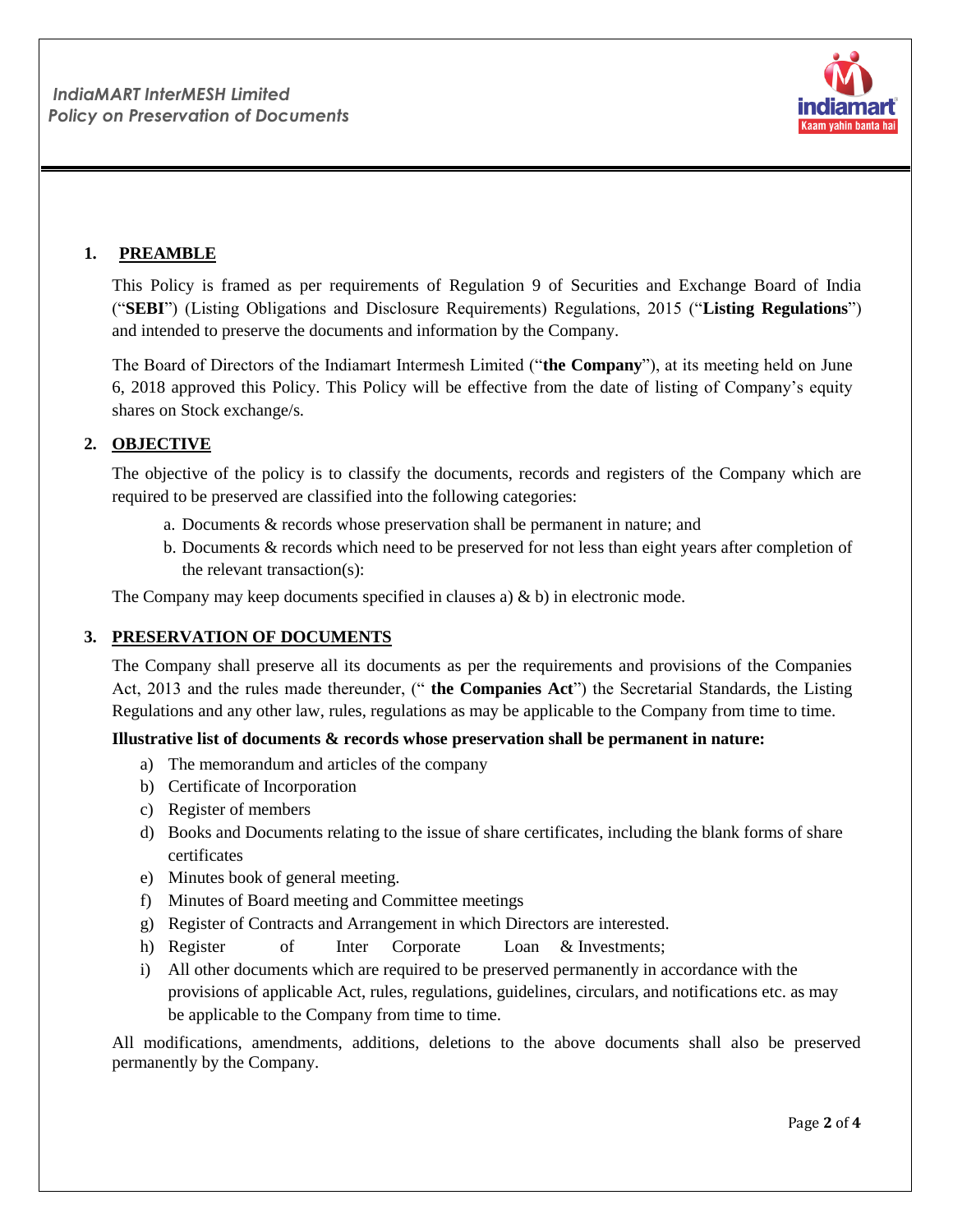

## **Illustrative list of documents & records to be preserved for not less than eight years after completion of the relevant transaction(s):**

- a) Books of accounts and tax records viz. documents concerning tax assessment, tax filings, tax returns, proof of deductions, appeal preferred against any claim made by the relevant tax Authorities, shall be maintained for a period of 8 (eight) years from end of the relevant assessment year or till the disposal of the appeal against any demand by the highest authority, whichever is later at the Corporate office of the Company;
- b) Attendance registers, notices, scrutinizer's report, agenda, notes to agenda and other related papers of general meetings, board meetings and various committee meetings;
- c) Disclosures of Interest received from Directors;
- d) All other documents which are required to be preserved for not less than 8 years in accordance with the provisions of applicable Act, rules, regulations, guidelines, circulars, and notifications etc. as may be applicable to the Company from time to time.

#### **Other documents & records:**

All other documents & records not mentioned above shall be preserved in accordance with the provisions of applicable Act, rules, regulations, guidelines, circulars and notifications etc. and where no time period is prescribed, shall be preserved for such period as may be required considering the requirement of various statutes and regulations made therein.

#### **4. MODE OF MAINTENANCE**

The Documents may be preserved in -

- a) Physical Form ; or
- b) Electronic Form.

The official of the Company required to preserve the Document shall be Authorized Person who is generally expected to observe the compliance of requirements of Applicable Law.

The preservation of Documents should be such as to ensure that there is no tampering, alteration, destruction or anything which endangers the content, authenticity, utility or accessibility of the Documents.

The preserved Documents must be accessible at all reasonable times. Access may be controlled by Authorized Person with preservation, so as to ensure integrity of the Documents and prohibit unauthorized access.

#### **5. DESTRUCTION OF RECORDS**

After the expiry of the statutory retention period, the preserved documents may be destroyed. The destruction of documents as a normal administrative practice shall be followed for records which are duplicate/ unimportant or irrelevant.

This applies to both physical and electronic documents. The documents may be destroyed in the following manner: